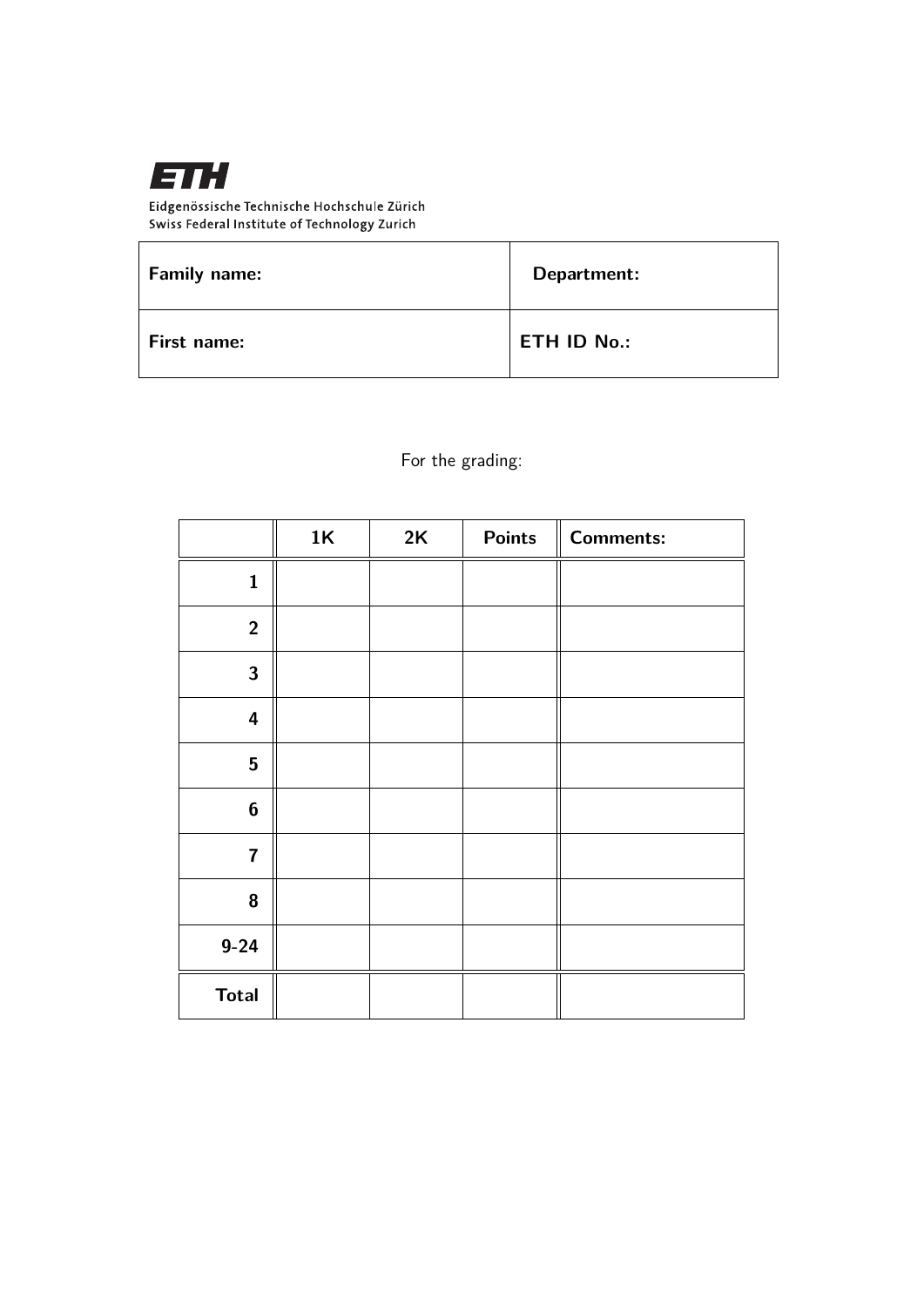## **MATHEMATICS I AND II EXAM**

**for students of Agricultural Science, Earth Sciences, Environmental Sciences, and Food Science**

### **Important:**

- Please fill the header on the cover page and lay your ETH-card visible on the table.
- Please write neatly with a non erasable blue or black pen, in particular not with a pencil. Beware that something that is too hard to read could be ignored.
- Please leave some empty space on the margins for the correction.
- This exam has 24 questions and lasts for 180 minutes.

#### **For questions 1-8:**

- Please write down all intermediate steps of your calculations and solutions.
- Write your name and ETH ID  $/$  Legi-Nr. on each additional sheet.
- The maximal score of each exercise part is given in the right margin.

#### **For questions 9-24:**

- Mark your answers clearly.
- There is always only one correct answer and 2 points per question.

#### **Permitted aids:**

- Written notes up to 40 A4-Pages, one English dictionary,
- **no** calculator, **no** mobile phone, **no** laptop.
- Please switch off your mobile phone and stow it away.

# Good Luck!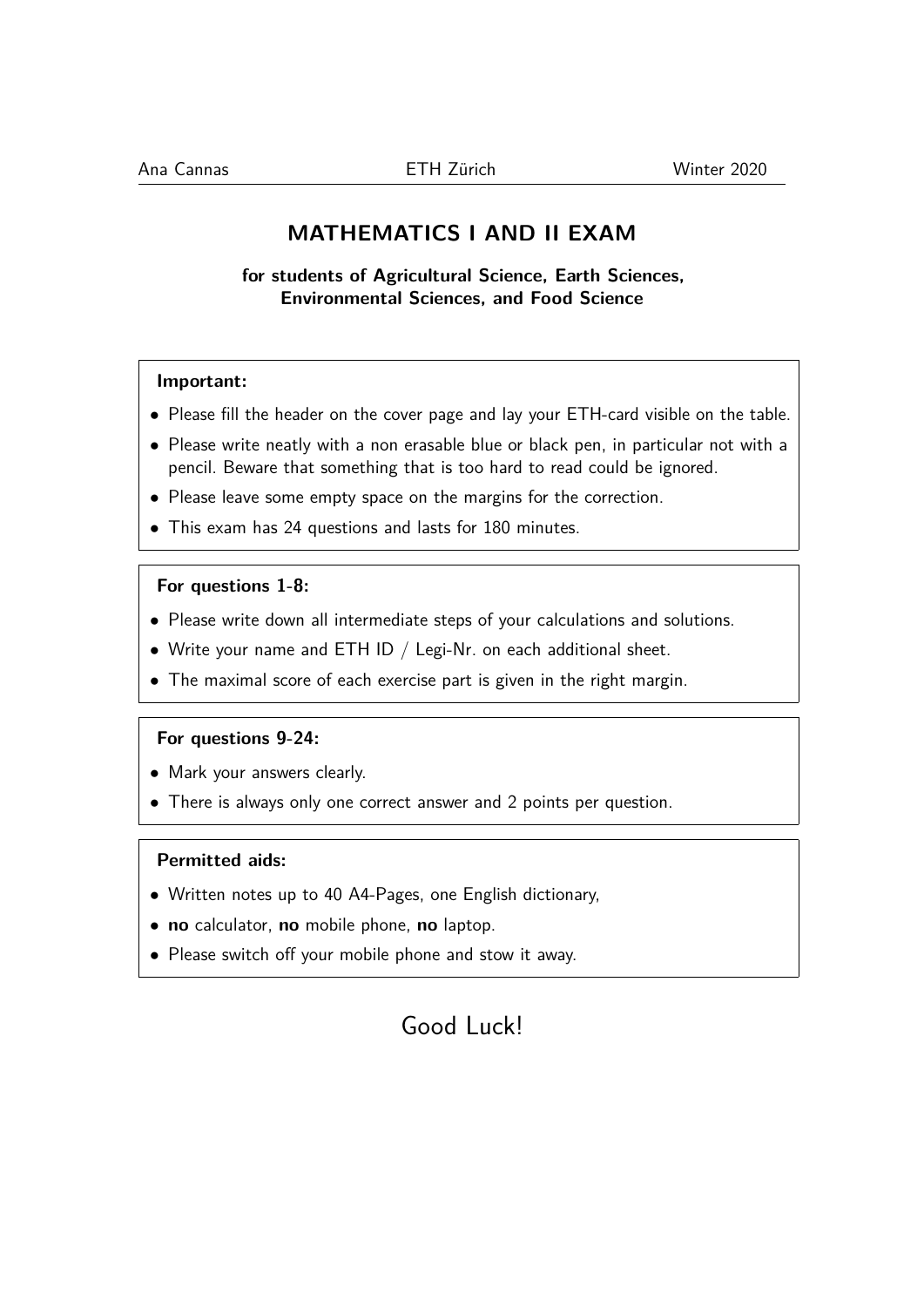**1.** Consider the function

$$
f(x) = \frac{1}{1 - \tan(x)}.
$$

- **a)** Determine the derivative  $f'$  $(x)$ . 2 points
- **b)** Determine the linearization of  $f(x)$  in  $x_0 = 0$ . 2 points
- **c)** Determine the range of  $\tan(x)$  for  $-\frac{\pi}{2} < x < \frac{\pi}{4}$ 2 points
- **d)** Determine the range of  $f(x)$  for  $-\frac{\pi}{2} < x < \frac{\pi}{4}$ . 3 points
- **2.** Determine the general solution of the the following differential equations:
	- **a)**  $y'' = 4y$  $\alpha' - 4y$ . 4 points

**b)** 
$$
3xy' - y = x + 1
$$
 for  $x > 0$ .

**3.** Consider the matrix

$$
A = \begin{pmatrix} 1 & 2 & 0 & 1 \\ 2 & 4 & 1 & 4 \\ 3 & 6 & 3 & 9 \end{pmatrix}.
$$

**a)** Determine the rank of the matrix *A*. 3 points

- **b)** Determine a basis for the solution set of the matrix equation  $A\vec{x} = \vec{0}$ . 3 points
- **c)** Let  $\vec{b}$  be the sum of all four columns of A. Determine the general solution of the system  $A\vec{x} = \vec{b}$ . 2 points

3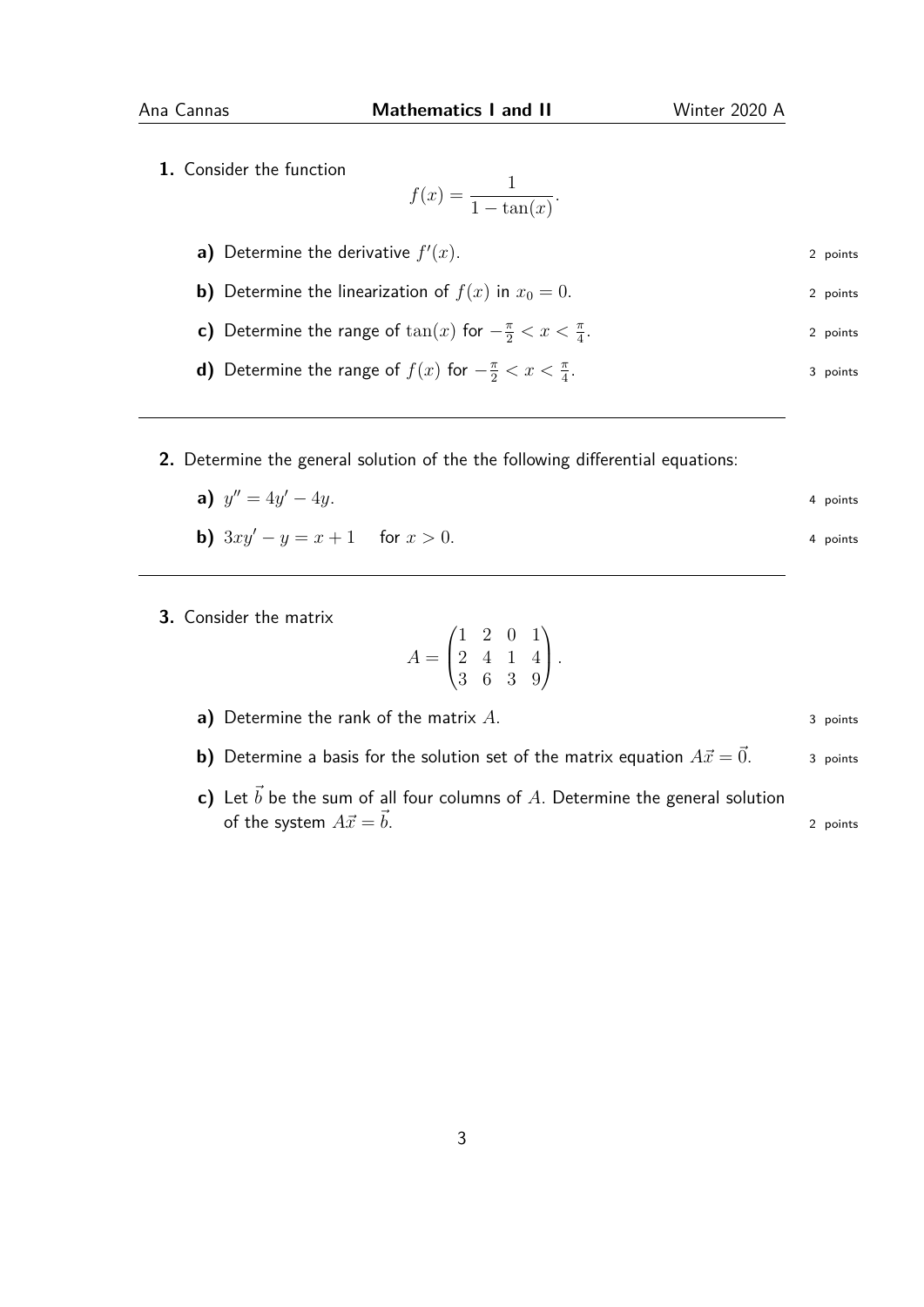**4.** Consider the following system of differential equations:

$$
\begin{pmatrix} \dot{x} \\ \dot{y} \end{pmatrix} = \underbrace{\begin{pmatrix} 0 & -1 \\ 4 & 0 \end{pmatrix}}_{A} \begin{pmatrix} x \\ y \end{pmatrix}.
$$

- **a)** Determine the eigenvalues and the corresponding eigenvectors of the coefficient matrix *A* of the system. 3 points 3 points
- **b)** Determine the solution of the system with the initial value

$$
\begin{pmatrix} x(0) \\ y(0) \end{pmatrix} = \begin{pmatrix} 1 \\ 2 \end{pmatrix}.
$$

**c)** Find all values *k* such that every solution of the system

$$
\begin{pmatrix} \dot{x} \\ \dot{y} \end{pmatrix} = \begin{pmatrix} 0 & -1 \\ k & 0 \end{pmatrix} \begin{pmatrix} x \\ y \end{pmatrix}.
$$

is bounded for all  $t \in \mathbb{R}$ . 3 points

**5.** Consider the function

$$
f(x, y) = \ln(1 + x^2 - y^2).
$$

- **a)** Determine the gradient of  $f$  in terms of  $(x, y)$ . 2 points
- **b)** In which direction does f grow the fastest in the point  $(x, y) = (1, 1)$ ? 2 points
- **c)** Find an equation of the tangent plane to the graph of the function at the **point**  $(x, y, f(x, y)) = (1, 1, 0).$  2 points
- **d)** Classify the critical point (0*,* 0) as local maximum, local minimum or saddle point. 3 points

4

3 points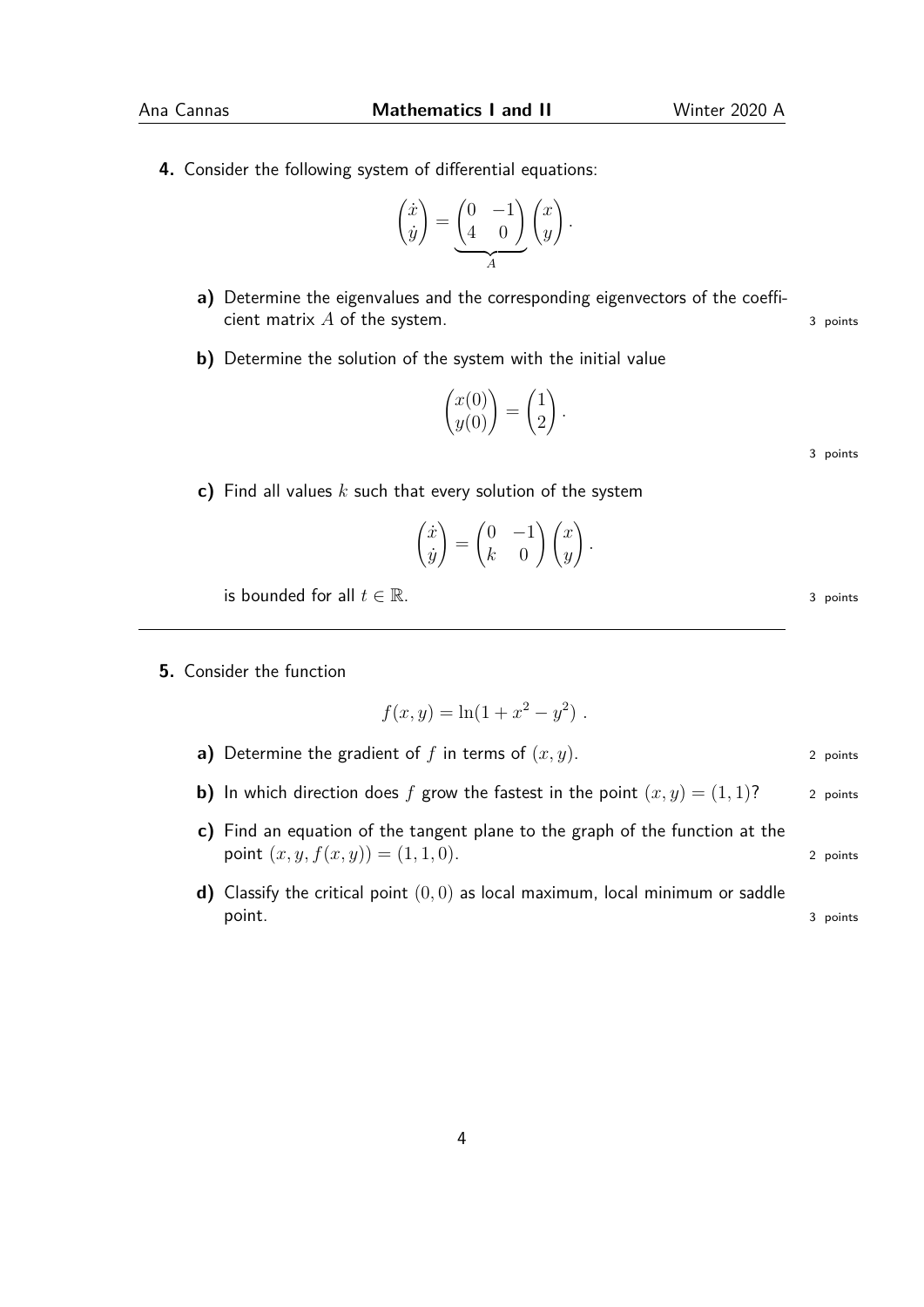**6.** Consider the vector field

$$
\overrightarrow{F}(x, y, z) = \begin{pmatrix} yz^2 \\ xz^2 \\ 2xyz \end{pmatrix}.
$$

- **a)** Is  $\overrightarrow{F}$  conservative? 2 points
- **b)** Determine the work of  $\overrightarrow{F}$  along a straight line from the point  $(1, 1, 1)$  to the point  $(x, y, z)$ . Write your answer in terms of  $(x, y, z)$ . 3 points
- **c)** For which points on the coordinate plane  $z = 0$  is the divergence of  $\overrightarrow{F}$  positive? Sketch this set of points. 3 points and  $\frac{3}{2}$  points
- **7.** Consider the vector field

$$
\overrightarrow{G}(x, y, z) = \begin{pmatrix} z \sin(y) \\ ye^x \\ x + z \end{pmatrix}.
$$

and the half ellipsoid *A* given by



**a)** Parametrize *A*. 3 points

- **b)** Parametrize the boundary curve of *A* (in an arbitrary direction). 2 points
- **c)** Determine the flux of  $\overrightarrow{G}$  through  $A$  from the left to the right (i.e. the  $y$ component of the normal vector is positive),

$$
\iint_A \left(\operatorname{rot}\overrightarrow{G}\right)\cdot \vec{n}\;dA\;.
$$

3 points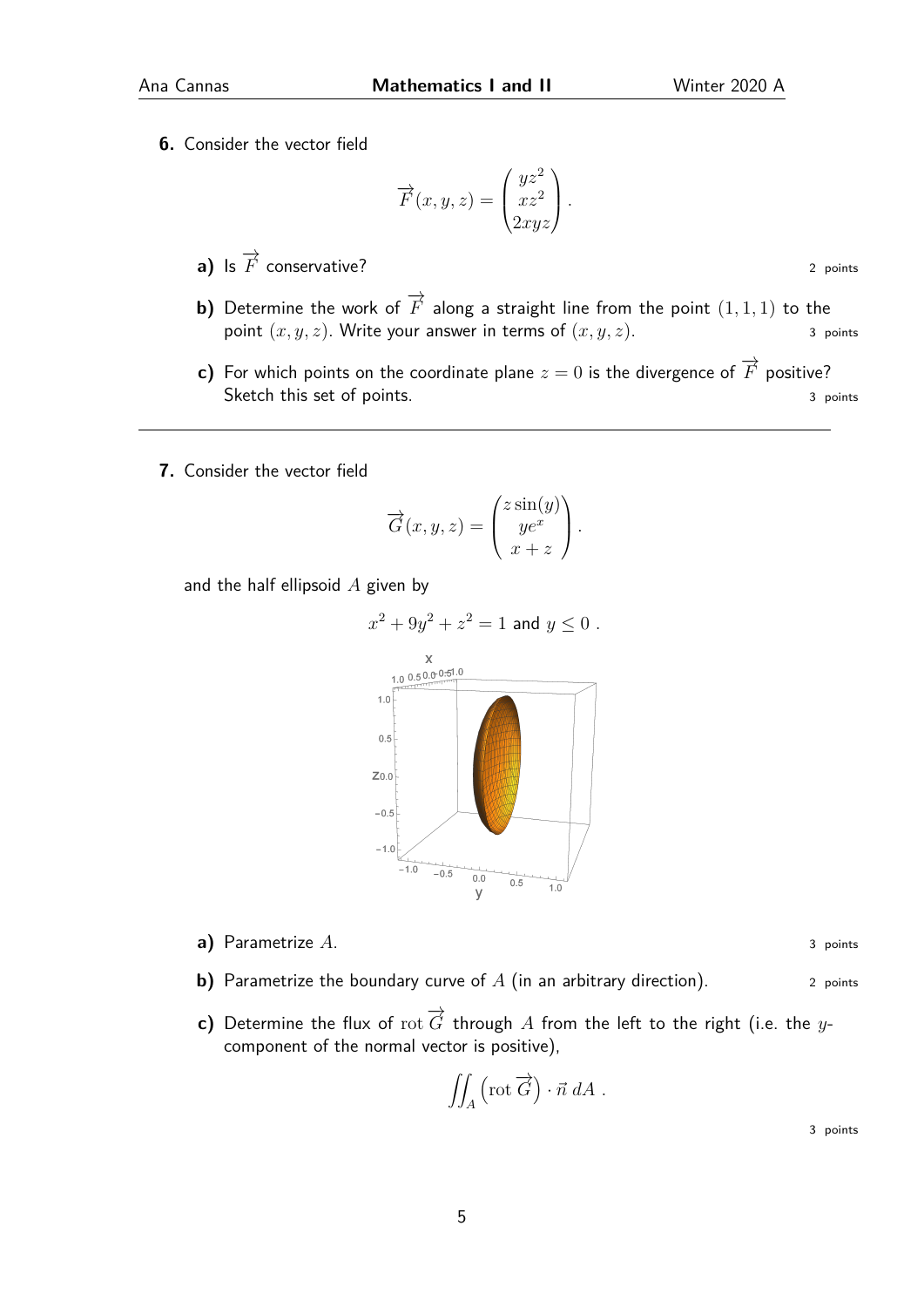**8.** We consider problems of the form

$$
\begin{cases}\nu_{xx} = u_t + 2u \\
u_x(0, t) = u_x(\pi, t) = 0 \\
u(x, 0) = f(x)\n\end{cases}
$$

for  $0 \le x \le \pi$  and  $t \ge 0$ .

- **a)** Determine the fundamental solutions  $u_n(x,t)$ . 6 points
- **b)** Determine the solution *u*(*x, t*) of the problem when

$$
f(x) = 3\cos(4x) - \cos(5x) .
$$

3 points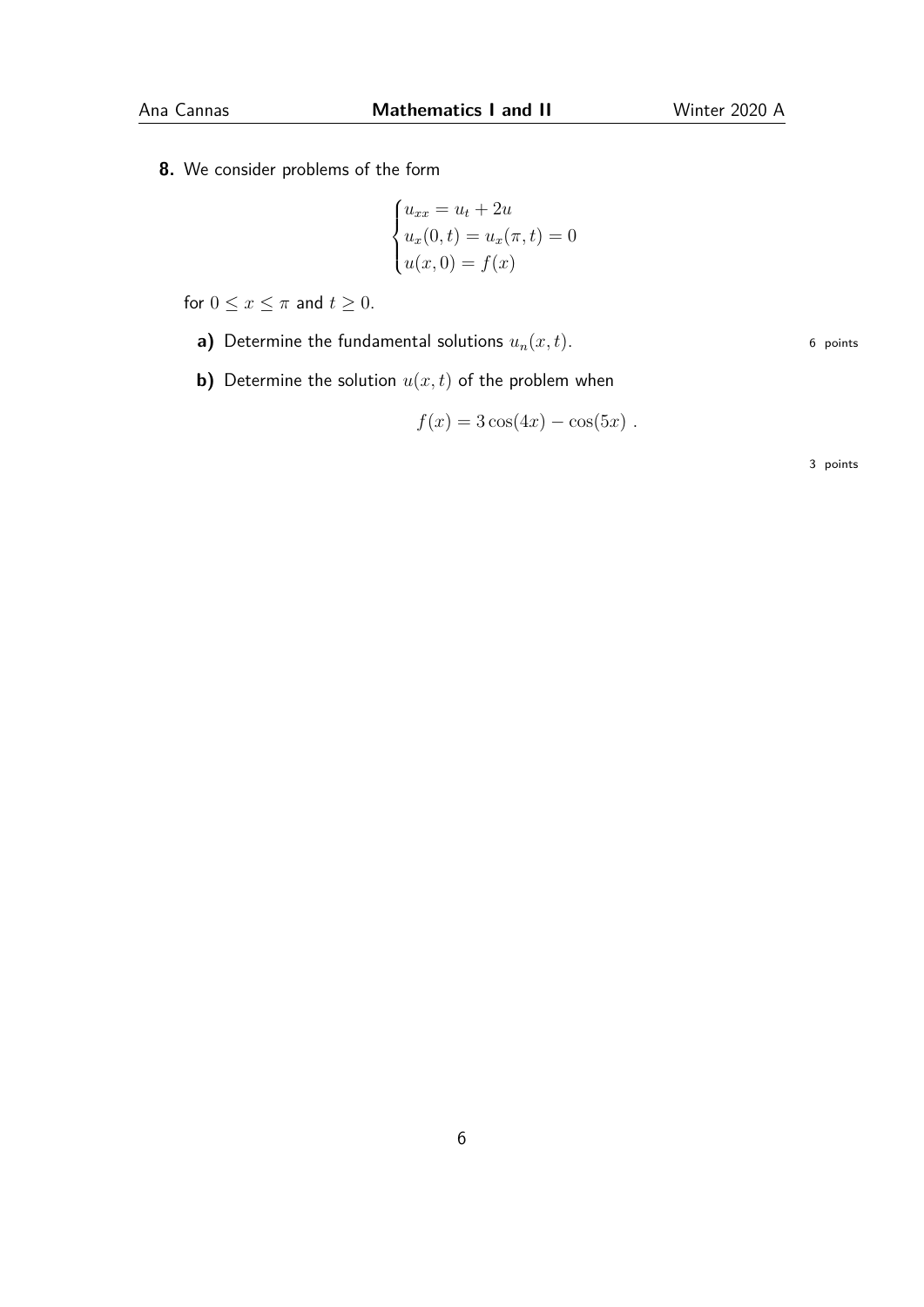**For exercises 9-24:** Each question gives 2 points. Wrong or multiple answers give 0 points. Mark your answers on this exam.

**9.** The path of a moving mass point can be described by the following initial value problem:

$$
\begin{cases}\n\frac{d\vec{r}}{dt} = \begin{pmatrix} 3e^t \\
4t^3\n\end{pmatrix}, \\
\vec{r}(0) = \begin{pmatrix} 3 - e \\
2 \end{pmatrix}.\n\end{cases}
$$

What is the position vector of the mass point at time  $t = 1$ ?

| (a) $\vec{r}(1) = \begin{pmatrix} 2e \\ 3 \end{pmatrix}$ . | (c) $\vec{r}(1) = \begin{pmatrix} 4e \\ 3 \end{pmatrix}$ . |  |
|------------------------------------------------------------|------------------------------------------------------------|--|
| (b) $\vec{r}(1) = \begin{pmatrix} 3e \\ 1 \end{pmatrix}$ . | (d) $\vec{r}(1) = \begin{pmatrix} 5e \\ 1 \end{pmatrix}$ . |  |

**10.** Which of the following equations does a curve with the following parametrization satisfy?

$$
\vec{r}(t) = \begin{pmatrix} \cos t - \sin t \\ \sin(2t) \end{pmatrix}, \text{ für } 0 \le t \le 2\pi
$$

(a) 
$$
x^2 + y^2 - y = 0
$$
.  
\n(b)  $x^2 + y^2 + y = 0$ .  
\n(c)  $x^2 + y - 1 = 0$ .  
\n(d)  $x^2 + y + 1 = 0$ .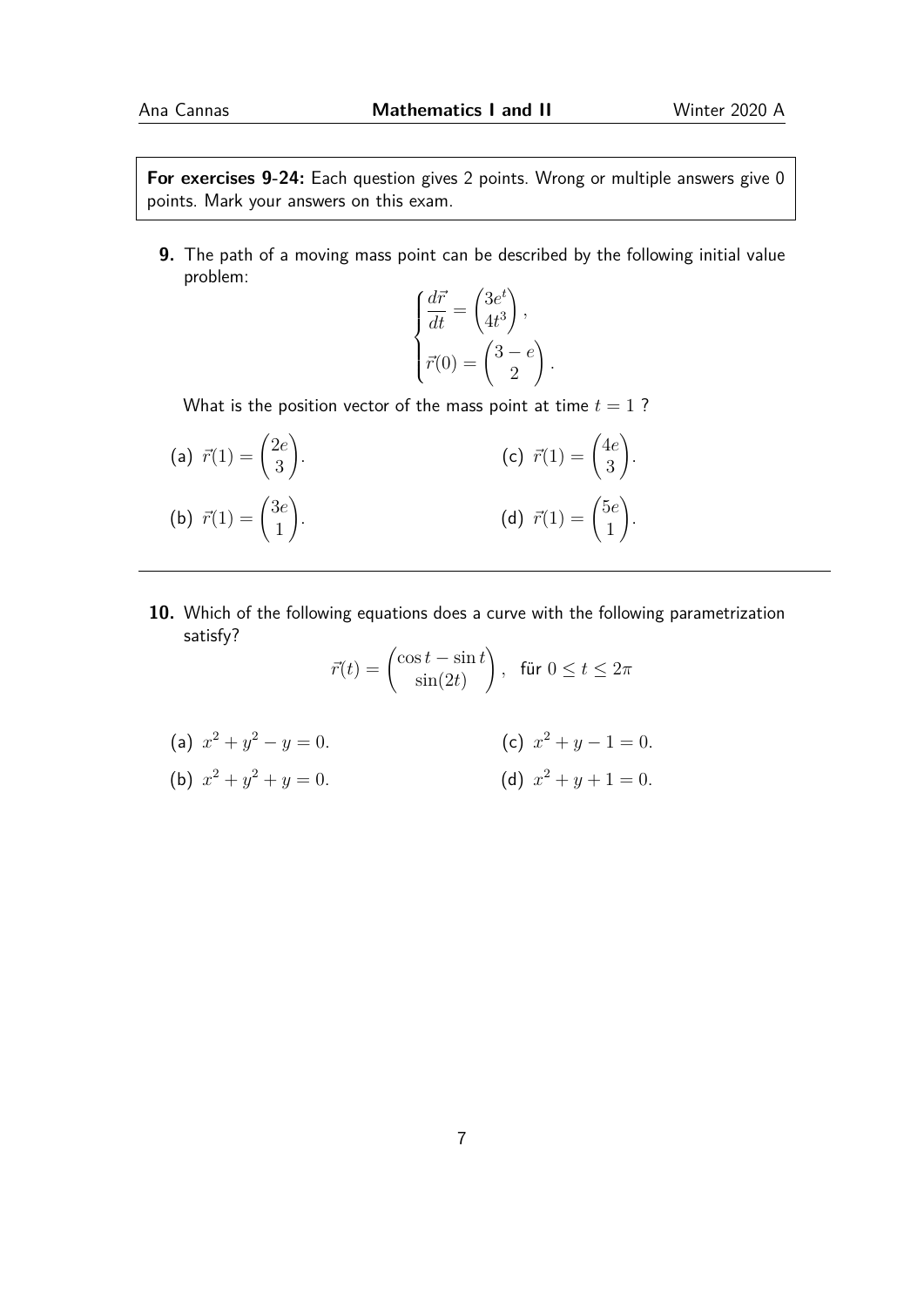**11.** Which picture shows the curve with the parametrization

$$
\vec{r}(t) = \begin{pmatrix} t + \sin t \\ \cos t \end{pmatrix}, \text{ for } 0 \le t \le 2\pi ?
$$



**12.** Which picture shows the level curves of the function

$$
f(x,y) = (x-y)^2
$$
?



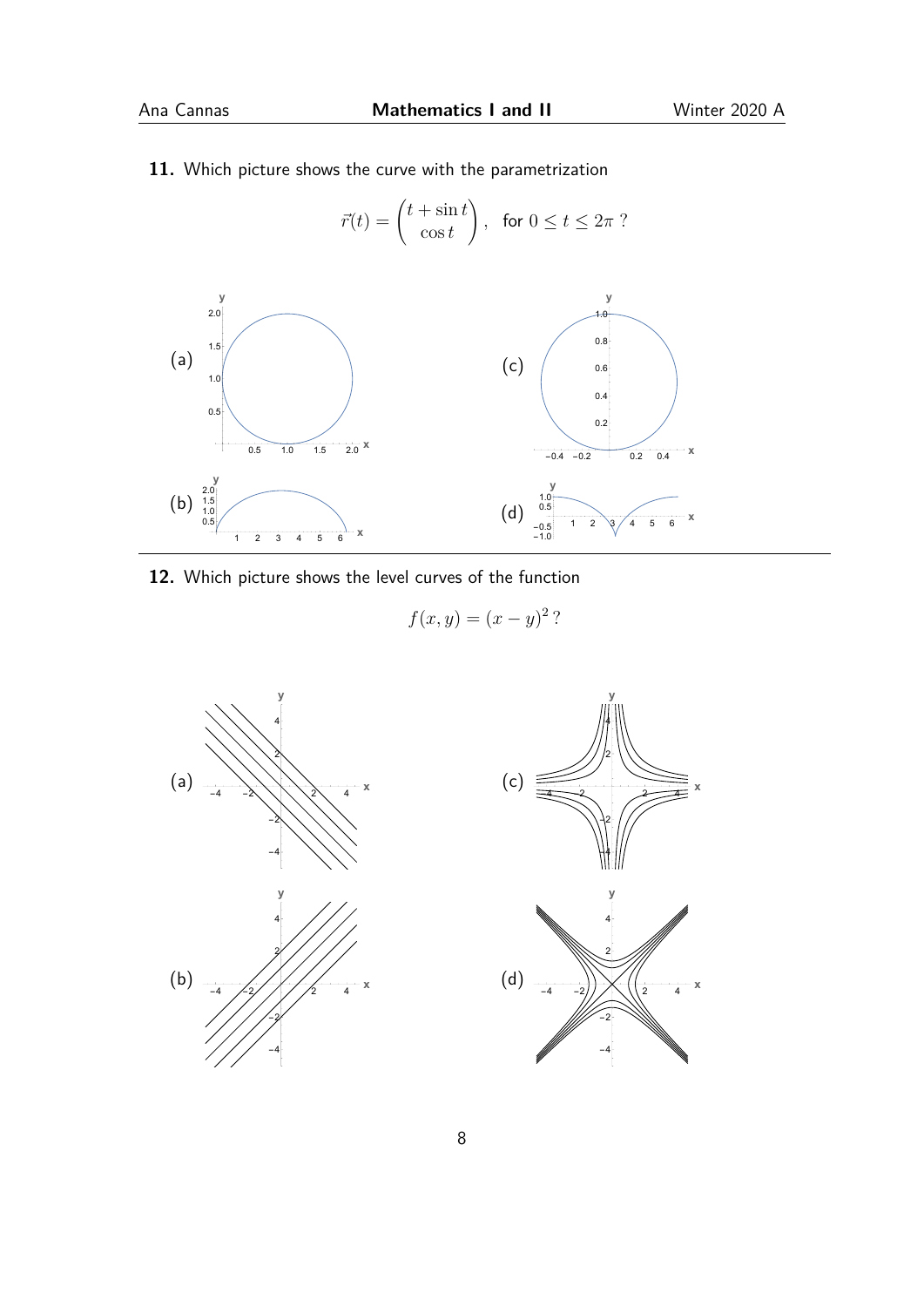**13.** The partial derivative of

$$
f(x,y) = e^{x+y^2}
$$

with respect to *y* is given by

(a) 
$$
e^{x+y^2}
$$
.  
\n(b)  $2ye^{x+y^2}$ .  
\n(c)  $(1+2y)e^{x+y^2}$ .  
\n(d)  $(x+y^2)e^{x+y^2}$ .

**14.** Consider the function

$$
f(x,y) = 3xy^3 - x^2 - 9xy.
$$

How many critical points does *f* have in the plane?

- (a) 1. (b) 3. (c) 5. (d) 7.
- **15.** What is the slope of the curve given by

$$
x^5 - 2x^2y + xy^3 = 0
$$

at the point  $(x, y) = (1, 1)$ ?

 $(a) -2.$ (b)  $-\frac{1}{2}$ 2 . (c)  $\frac{1}{2}$ 2 . (d) 2.

**16.** Which integral is generally equal to

$$
\int_0^2 \int_{-\sqrt{4-x^2}}^0 f(x^2 + y^2) \, dy \, dx ?
$$

Look carefully at the integrand.

(a) 
$$
\int_0^{\frac{\pi}{2}} \int_0^2 f(r) dr d\theta
$$
.  
\n(b)  $\int_{-\frac{\pi}{2}}^0 \int_0^2 r f(r) dr d\theta$ .  
\n(c)  $\int_{-\frac{\pi}{2}}^0 \int_0^2 f(r^2) dr d\theta$ .  
\n(d)  $\int_0^{\frac{\pi}{2}} \int_0^2 r f(r^2) dr d\theta$ .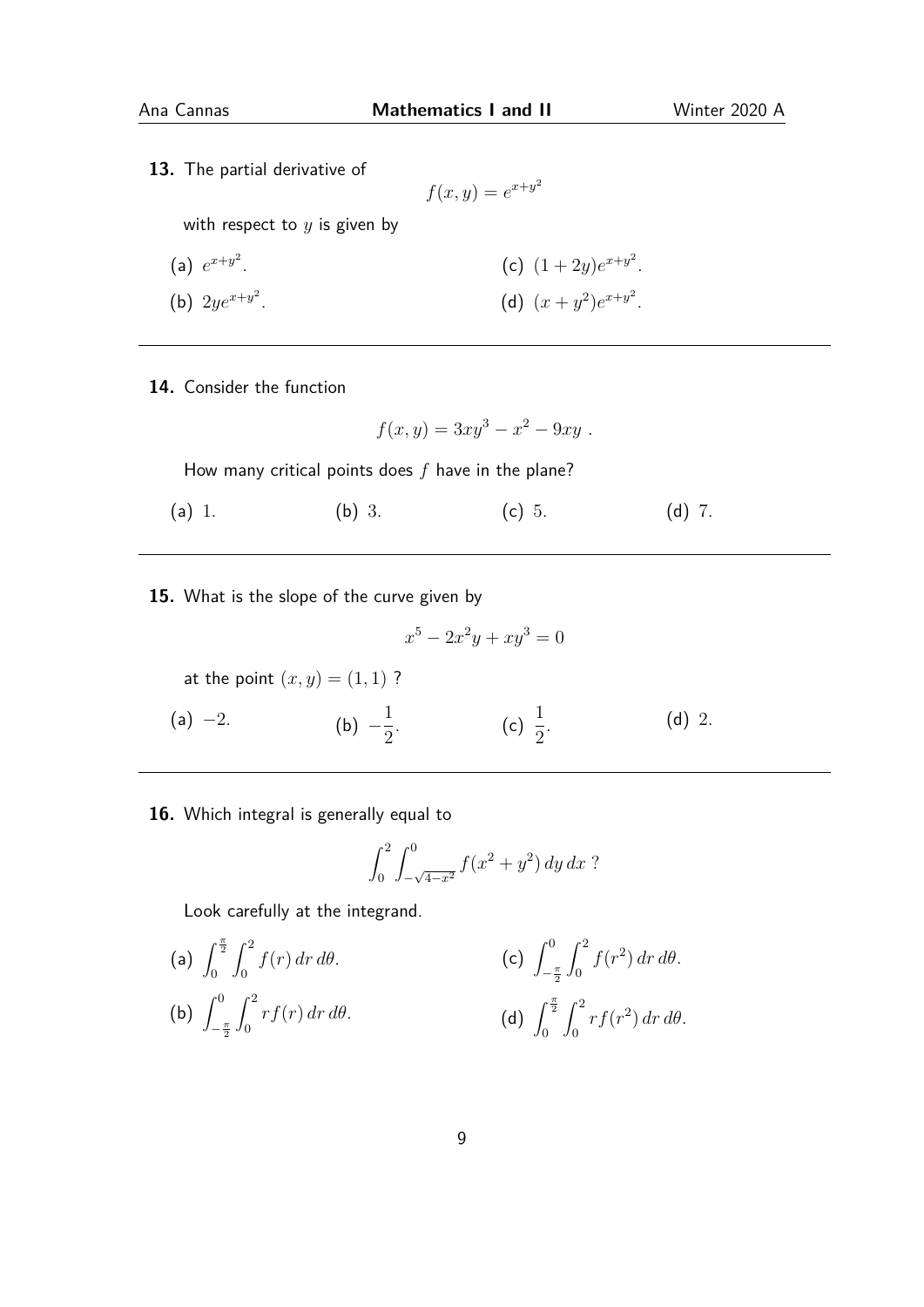**17.** The value of the integral

$$
\iint_A \sin(x+y) \, dx \, dy ,
$$

where *A* is the region bounded by  $y = 0$ ,  $x = \frac{\pi}{2}$  $\frac{\pi}{2}$  and  $y = x$ , is equal to

- (a) 0. (c) 1.
- (b)  $\frac{1}{2}$ . (d) 2.
- 18. In cartesian coordinates, a solid  $V\subseteq\mathbb{R}^3$  can be described by the following inequalities:

.

$$
1 \le x^2 + y^2 \le 4 \qquad \text{and} \qquad y \ge 0.
$$

Which of the following inequalities describe *V* in spherical coordinates?

- (a)  $1 \le \rho \sin \varphi \le 2$  and  $0 \le \theta \le \frac{\pi}{2}$ 2 .
- (b)  $1 \le \rho \sin \varphi \le 2$  and  $0 \le \theta \le \pi$ .
- (c)  $\sin \varphi \le \rho \le 2 \sin \varphi$  and  $0 \le \theta \le \frac{\pi}{2}$ 2
- (d)  $\sin \varphi \le \rho \le 2 \sin \varphi$  and  $0 \le \theta \le \pi$ .
- **19.** What is the length of the curve with the polar equation

$$
r = \cos \theta, \quad -\frac{\pi}{2} \le \theta \le \frac{\pi}{2}
$$
?

- (a) 1. (c) *π*.
- (b) 2. (d) 2*π*.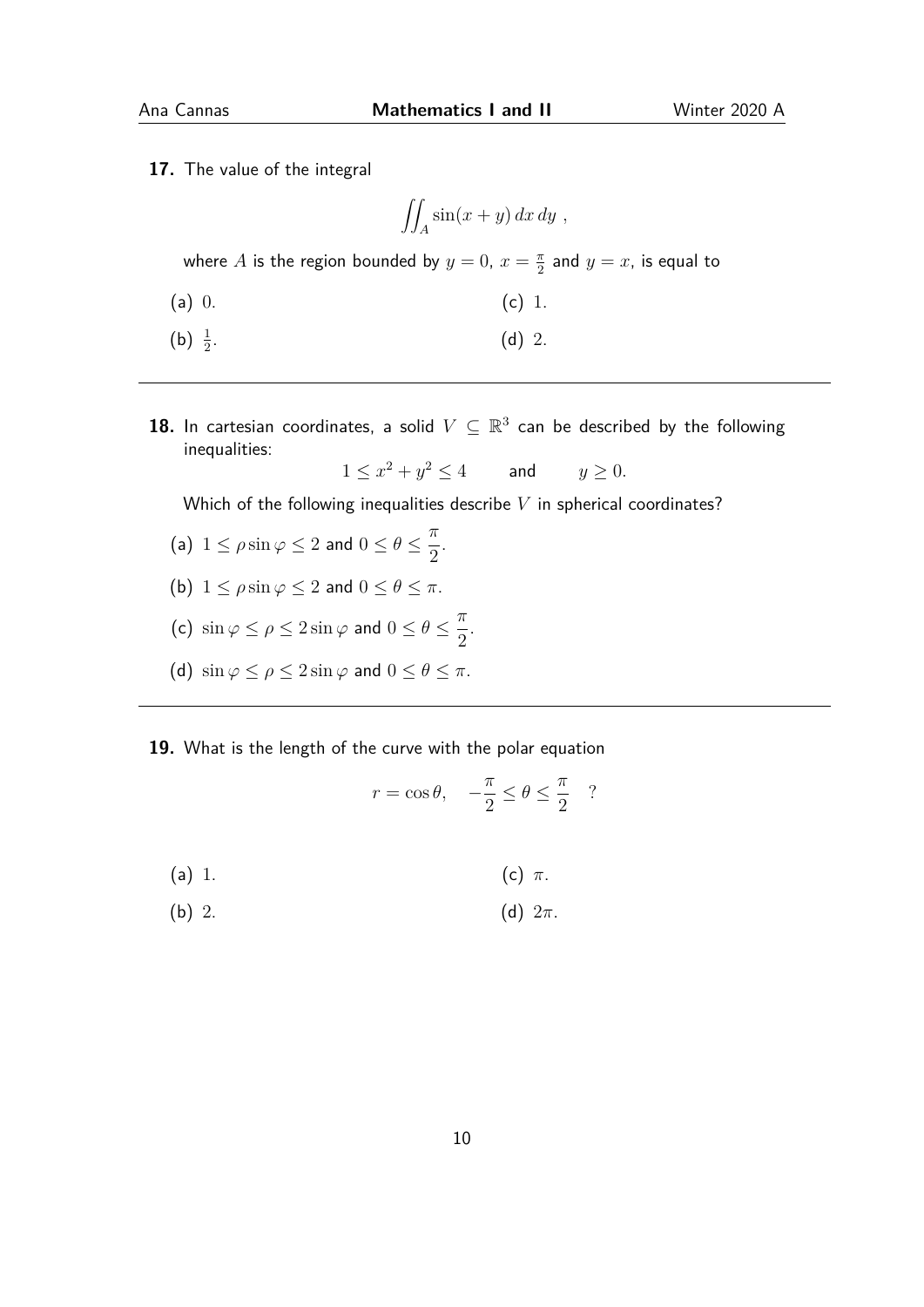**20.** Consider the vector field

$$
\overrightarrow{H}(x,y) = \begin{pmatrix} \frac{-y}{x^2 + y^2} \\ x \\ \frac{x}{x^2 + y^2} \end{pmatrix}
$$

and the curves  $C_1$  and  $C_2$  that are shown in the following two pictures:



Which of the following statements is true?

- $(a) q$ *C*<sup>1</sup>  $\vec{H} \cdot d\vec{r} = 9$ *C*<sup>2</sup>  $\vec{H} \cdot d\vec{r} \neq 0.$  (c) 9  $(b) q$ *C*<sup>2</sup>  $\vec{H} \cdot d\vec{r} = 2$  g *C*<sup>1</sup>  $\vec{H} \cdot d\vec{r} \neq 0.$  (d) 9 *C*<sup>1</sup>  $\vec{H} \cdot d\vec{r} = 9$ *C*<sup>2</sup>  $\vec{H} \cdot d\vec{r} = 0.$ *C*<sup>2</sup>  $\vec{H} \cdot d\vec{r} - 2$ *C*<sup>1</sup>  $\vec{H} \cdot d\vec{r} \neq 0.$
- **21.** Which is a parametrization of the intersection curve of the sphere

$$
x^2 + y^2 + (z - 1)^2 = 2
$$

with the cone

$$
z = 1 + \sqrt{x^2 + y^2} ?
$$

(a) 
$$
\vec{r}(t) = \begin{pmatrix} \cos t \\ \sin t \\ 2 \end{pmatrix}
$$
,  $t \in [0, 2\pi]$ .  
\n(b)  $\vec{r}(t) = \begin{pmatrix} \cos t \\ \sin t \\ 1 \end{pmatrix}$ ,  $t \in [0, 2\pi]$ .  
\n(c)  $\vec{r}(t) = \begin{pmatrix} \sqrt{2} \cos t \\ \sqrt{2} \sin t \\ 2 \end{pmatrix}$ ,  $t \in [0, 2\pi]$ .  
\n(d)  $\vec{r}(t) = \begin{pmatrix} \sqrt{2} \cos t \\ \sqrt{2} \sin t \\ 1 \end{pmatrix}$ ,  $t \in [0, 2\pi]$ .